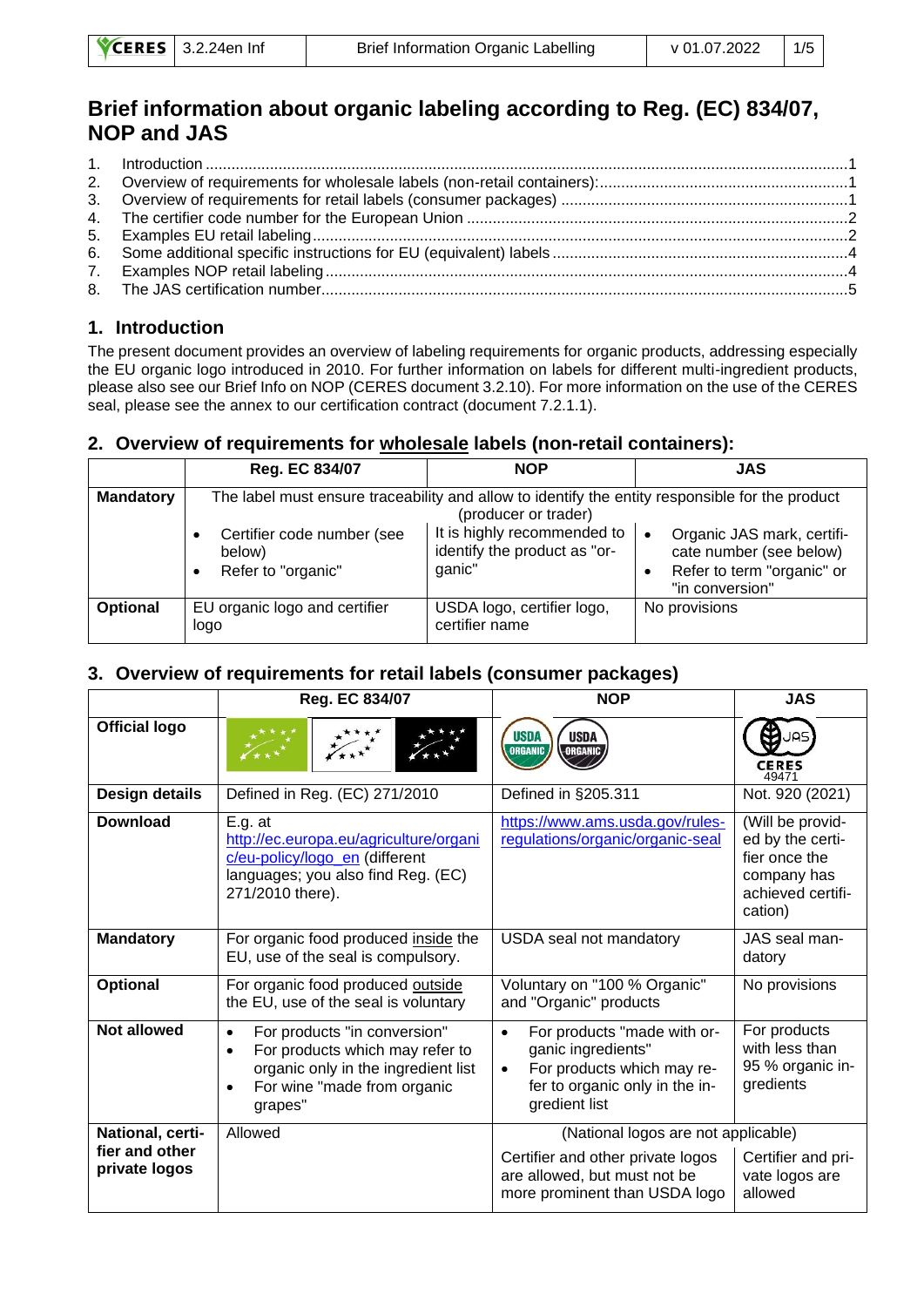| $\text{VCERES}$   3.2.24en Inf |  |
|--------------------------------|--|
|                                |  |

Brief Information Organic Labelling v 01.07.2022 2/5

|                                              | <b>Reg. EC 834/07</b>                                                                                                                                                                                                                                        | <b>NOP</b>                                                                                                                                                                                                                                                                                                                                                                                                                                                              | <b>JAS</b>                                      |
|----------------------------------------------|--------------------------------------------------------------------------------------------------------------------------------------------------------------------------------------------------------------------------------------------------------------|-------------------------------------------------------------------------------------------------------------------------------------------------------------------------------------------------------------------------------------------------------------------------------------------------------------------------------------------------------------------------------------------------------------------------------------------------------------------------|-------------------------------------------------|
| Certifier identi-<br>fication                | The certifier code number must be<br>indicated (see Sections 4 and 5 be-<br>low)                                                                                                                                                                             | The certifier name must be.<br>mentioned. It must be placed<br>below the producer or handler<br>name, using the words "Certified<br>organic by" (See Section 6)                                                                                                                                                                                                                                                                                                         | (Is assured<br>through the JAS<br>organic seal) |
| <b>Other manda-</b><br>tory informa-<br>tion | If the EU logo is used: An indica-<br>tion of origin: "EU Agriculture",<br>"Non-EU Agriculture", or<br>combined "EU / non-EU<br>Agriculture". If the product is from<br>one single country, the country<br>name can be used instead. (See<br>examples below) | The company which is responsible for placing the product on the market must be identified<br><b>JAS Certification number</b><br>(is included into JAS logo,<br>see JAS logo on certificate)<br>Information about product<br>٠<br>name, ingredients, organic<br>status etc. must be written<br>in Japanese (please verify<br>with your Japanese<br>customer and with CERES)<br>For multi-ingredient products: Identification of organic ingredients (see examples below) |                                                 |

#### <span id="page-1-0"></span>**4. The certifier code number for the European Union**

The following table should make clear which Code numbers are to be used:

| <b>Countries / Conditions</b>                                                                                         | <b>Code Numbers</b><br>are assigned by | <b>Details / Examples</b>                                                                                                                                                                                                |
|-----------------------------------------------------------------------------------------------------------------------|----------------------------------------|--------------------------------------------------------------------------------------------------------------------------------------------------------------------------------------------------------------------------|
| EU member countries                                                                                                   | Competent national<br>authorities      | RO-ECO-24 for CERES in Romania, BG-<br>BIO-04 for CERES in Bulgaria                                                                                                                                                      |
| Non member countries for which<br>CERES is listed by the European<br>Commission (Reg. EC 1235/2008,<br>Annex IV)      | European<br>Commission                 | XY-BIO-140 ("XY" must be replaced by the<br>official ISO abbreviation for the respective<br>country. For example: Clients certified<br>organic in China use CN-BIO-140, in Ethiopia<br>ET-BIO-140, in Mexico MX-BIO 140) |
| Non member countries, which are<br>approved by the EU Commission<br>as "equivalent" (Reg. EC<br>1235/2008, Annex III) | Competent national<br>authorities      | CL-BIO-005; US-ORG-62 (for Chile and the<br>USA, which have an "equivalent" control<br>system, CERES is approved by the national<br>authorities)                                                                         |

# <span id="page-1-1"></span>**5. Examples EU retail labeling**

|                                                                                                                               | 5.1                                            | <b>Organic honey</b>                                             |                                                                                                                                                                         |
|-------------------------------------------------------------------------------------------------------------------------------|------------------------------------------------|------------------------------------------------------------------|-------------------------------------------------------------------------------------------------------------------------------------------------------------------------|
| Use of the CERES<br>seal is voluntary.<br>For further<br>information see the<br><b>CERES</b> document<br>"Certification Seal" | <b>RO-ECO-024</b><br><b>EU Apiculture</b>      | Produced by ApiEco<br><b>CERES</b><br><b>CERTIFIED</b>           | This is the CERES code<br>number in Romania (EU<br>member country). Code<br>number and indication of<br>origin should be "in the<br>same visual field" with the<br>logo |
| This operator deci-<br>ded to use the black<br>/ white version and<br>not to use the<br><b>CERES</b> seal                     | 5.2<br><b>UG-BIO-140</b><br>Non-EU-Agriculture | <b>Organic Coffee</b><br><b>Produced by</b><br><b>CoffeeComp</b> | $UG-BIO-140$ is the<br>CERES code<br>number in Uganda.<br>"In the same visual<br>field" (see $5.1$ ).                                                                   |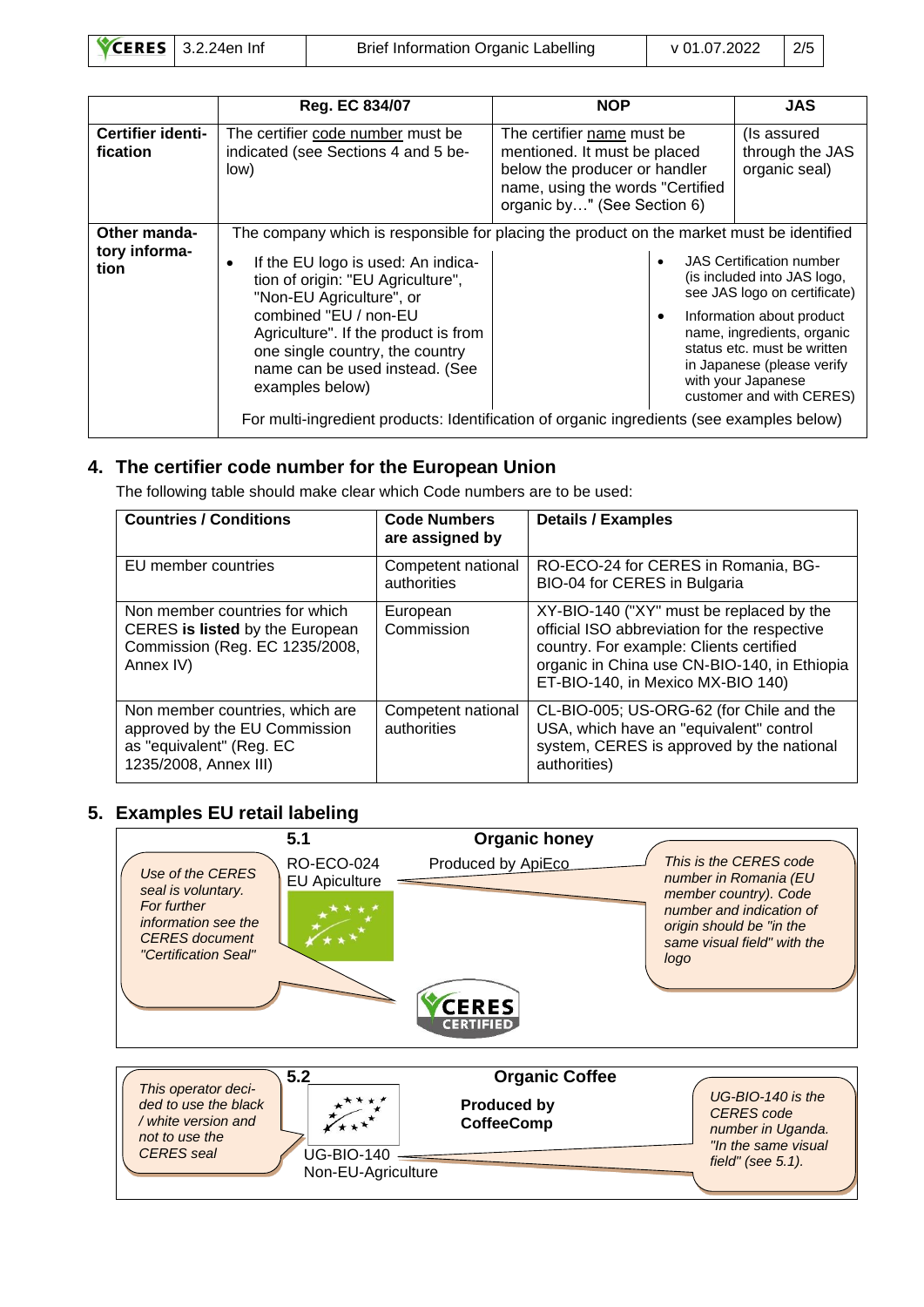

(For further details on multi-ingredient product labelling, please see the CERES Brief Info on Reg. EC 834/07!)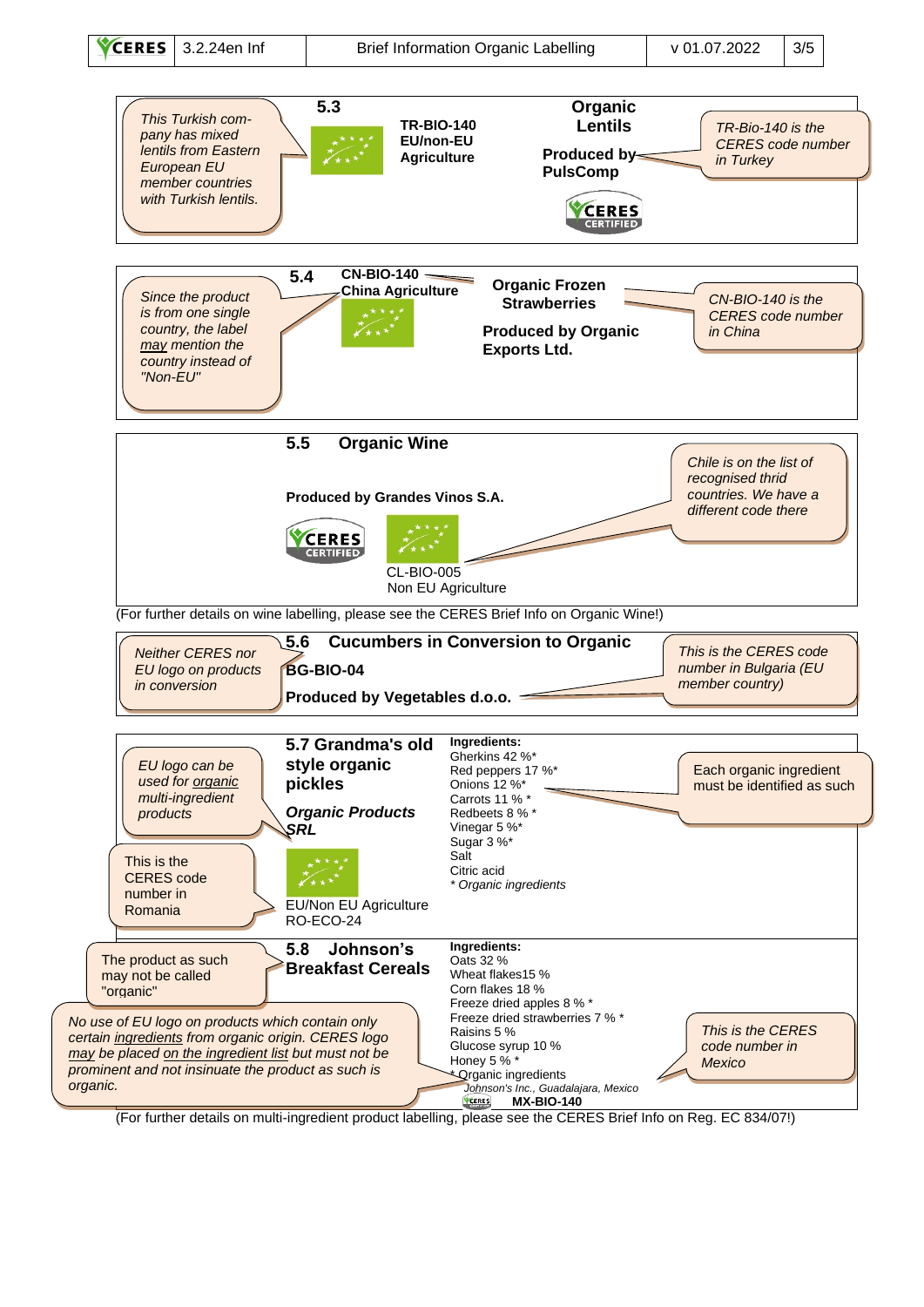### <span id="page-3-0"></span>**6. Some additional specific instructions for EU (equivalent) labels**

The certifier code number must be the one for the entity responsible of the **last physical handling** of the product. "Last physical handling" **can** also be the labeling itself. But if e.g. the final seller is a trader who does not make any changes to the product, then the last processor's certifier code must appear on the label, not the trader's certifier code. This rule applies to **both retail and wholesale** labels. If e.g. the product is packed in the final retail packages provided by the distributor inside the EU – still the code number of the "last operator" who physically handles the product must be on the label. It is allowed, however, to also place the CB code of the importer or distributor inside the EU.

| Producer           | Last processor     | <b>Exporter (last owner)</b>          | <b>CB Code</b>                          |
|--------------------|--------------------|---------------------------------------|-----------------------------------------|
|                    |                    |                                       | <b>EC-BIO-140</b><br>(CERES in Ecuador) |
| Certified by CERES | Certified by CERES | Certified by CB X                     |                                         |
| Vineyard           | Winery             | The winery exports the<br>wine itself | ZA-BIO-XXX<br>(CB X in South Africa)    |
|                    |                    |                                       |                                         |
| Certified by CERES | Certified by CB X  |                                       |                                         |

### <span id="page-3-1"></span>**7. Examples NOP retail labeling**



(For further details regarding wine and different labelling categories under NOP, please see the CERES Brief Infos about organic wine and NOP!)